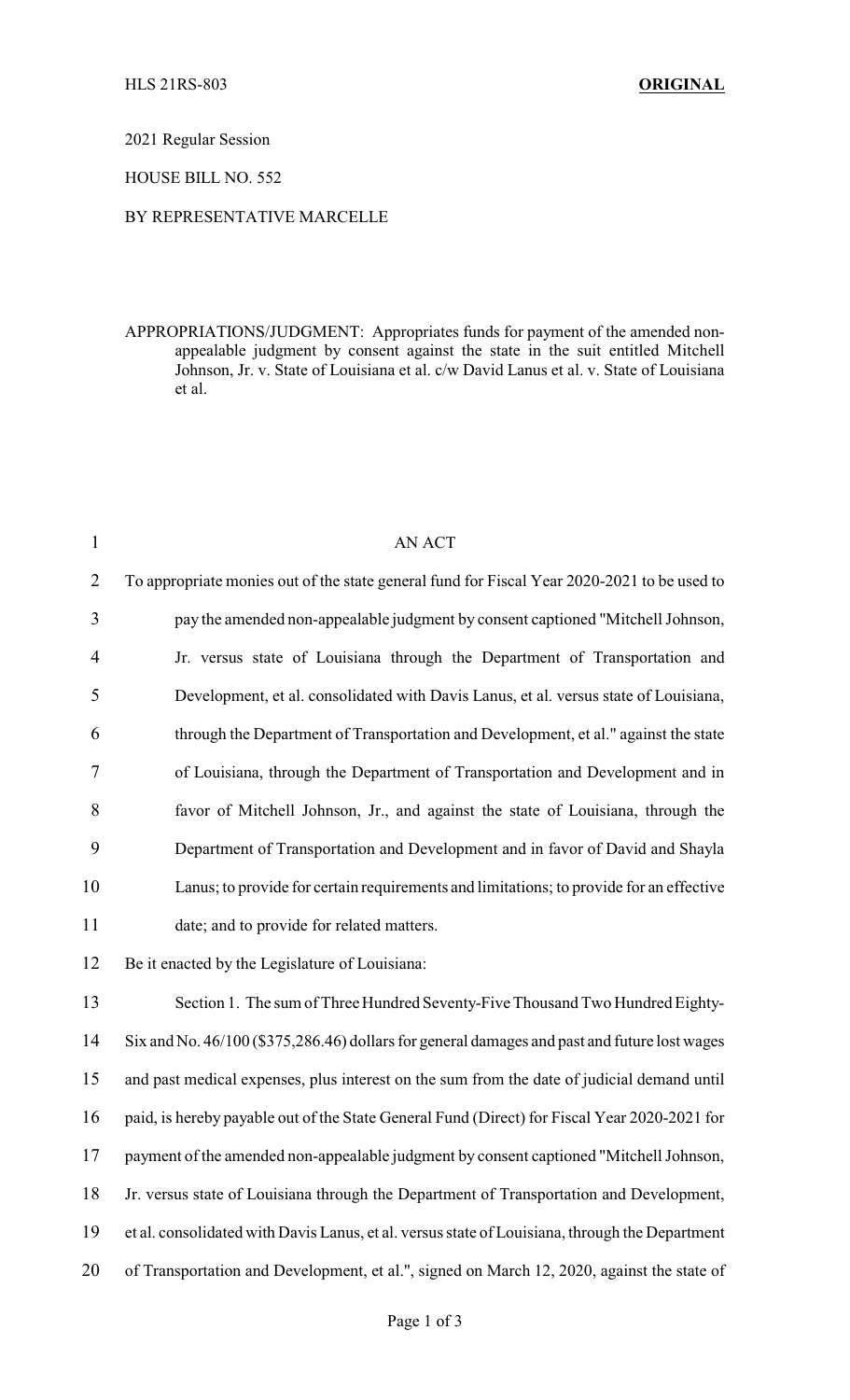Louisiana, through the Department of Transportation and Development and Mitchell Johnson, Jr., bearing Number 111.837, Division "A" consolidated with 111.948 Division "D", on the docket of the Twenty-Third Judicial District Court, parish of Ascension, state of Louisiana.

 Section 2. A sum of up to Thirty-Two Thousand Nine Hundred Forty-Four and No. 68/100 (\$32,944.68) dollars awarded to Mitchell Johnson, Jr. in the judgment for future medical care and related benefits shall be payable from the Future Medical Care Fund pursuant to R.S. 39:1533.2.

 Section 3. The sum of One Million Two Hundred Forty-One Thousand Three Hundred Forty-Nine and No. 40/100 (\$1,241,349.40) dollars for certain damages and medical expenses, plus interest on the sum from the date of judicial demand until paid, is hereby payable out of the State General Fund (Direct) for Fiscal Year 2020-2021 for payment of the amended non-appealable judgment by consent captioned "Mitchell Johnson, Jr. versus state of Louisiana through the Department of Transportation and Development, et al. consolidated with Davis Lanus, et al. versus state of Louisiana, through the Department of Transportation and Development, et al.", signed on March 12, 2020, against the state of Louisiana, through the Department of Transportation and Development and in favor of David and Shayla Lanus, bearing Number 111.837, Division "A" consolidated with 111.948 Division "D", on the docket of the Twenty-Third Judicial District Court, parish of Ascension, state of Louisiana.

 Section 4. The judgment may only be paid from this appropriation if it is final and shall be paid as to principal, interest, court costs, and expert witness fees as awarded in the judgment. If the provisions of the judgment conflict with the provisions of this Act, the provisions of the judgment shall be controlling. Any other provision of this Act not in conflict with the provisions of the judgment shall control. Payment shall be made only after presentation to the state treasurer of documentation required by the state treasurer. Further, the judgment shall be deemed to have been paid on the effective date of this Act, and interest shall cease to run as of that date.

 Section 5. This Act shall become effective upon signature by the governor or, if not signed by the governor, upon expiration of the time for bills to become law without signature